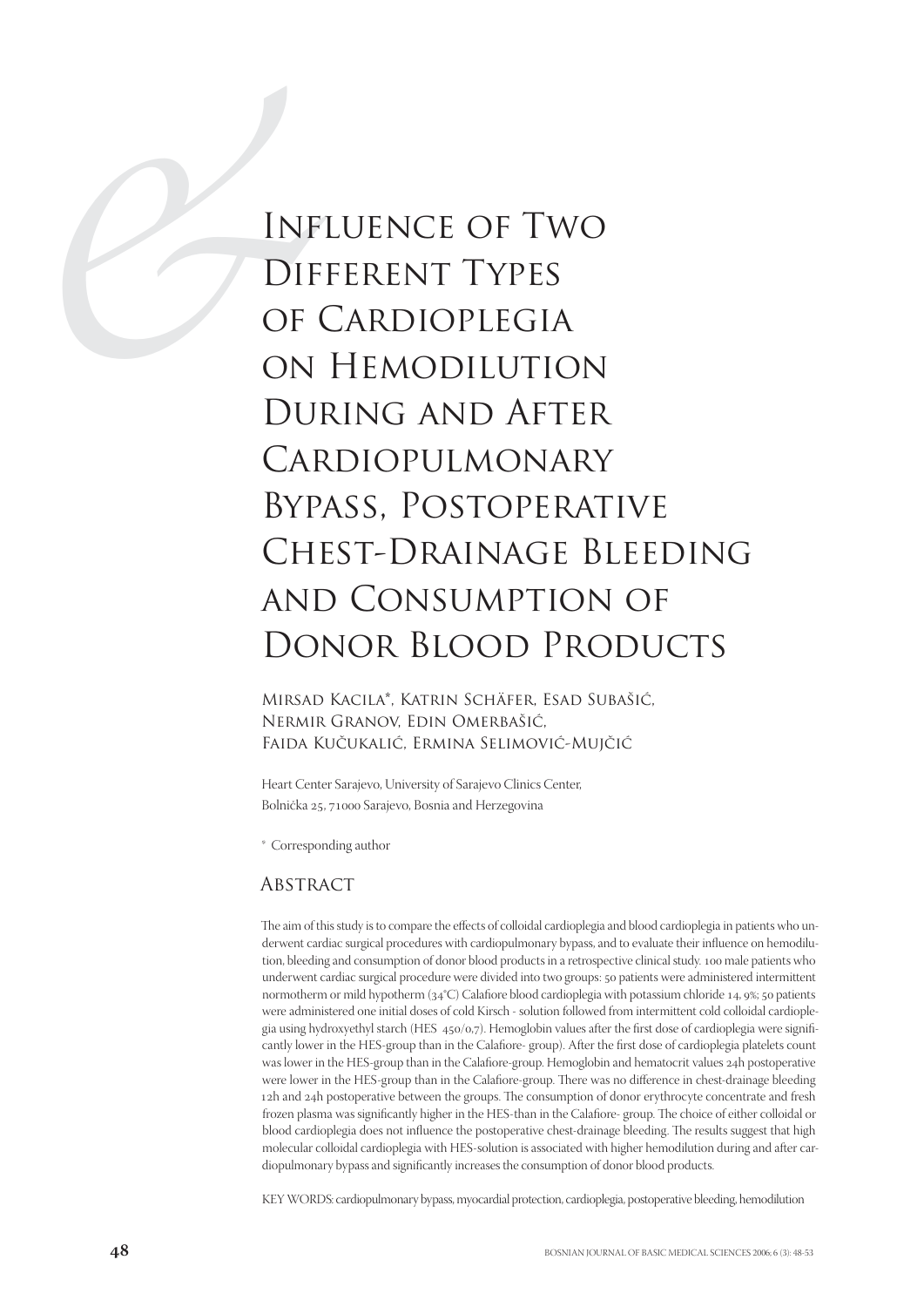## **INTRODUCTION**

Myocardial state and need for the blood which circulating through coronary artery depend of the functional condition of the heart. As a sub-discipline of cardiac surgery, myocardial protection involves skillful application of techniques designed to protect the operated heart from injury. There are a variety of strategies for myocardial protection. Frequently used and well established strategy is the pharmacologically induced, reversible, electromechanical, diastolic cardiac arrest achieved by direct infusion of cardioplegic crystalline solutions or blood cardioplegia in the coronary circulation. Different possibilities to induce and receive cardiac arrest are warm or cold, antegrade or retrograde, continuous or intermittent application of a cardioplegic solution. Cardioplegia offers selective perfusion to the heart and avoids ischemic injury primarily in that it reduces oxygen demand to less than 10% of that of the working heart  $(1)$ . Cardioplegic solutions vary greatly concerning their temperature at which they will be infused, their composition, pH-values and osmolality. The frequency of application, the amount of the solution and the style of application are also under discussion. It is common, for all cardioplegic solutions that they change the extra-cellular milieu for electrolytes and the attributes of myocardial cell membranes, either by electrically stabilizing the membranes or sealing up the permeability of myocardial cell membranes for ions. An electromechanical block with distinct decrease in energy-using actions on myocardial cell membranes and in the contractile apparatus is the aim (). The advantages of every strategic application of cardioplegic technique should be compared against known disadvantages of that technique and a balance should be achieved, which enhances the safety of every cardiac operation as it is harmonized with the patient's specific

| Cardioplegia | Median age<br>(years) | Height<br>(cm) | Weight<br>(kg) | BSA<br>(m <sup>2</sup> ) |
|--------------|-----------------------|----------------|----------------|--------------------------|
| Calafiore    | $56 \pm 8.2$          | $176 \pm 6.2$  | $84 + 10$      | $2.02 \pm 0.14$          |
| HES/Kirsch   | $57.8 \pm 11.8$       | $174 \pm 6.8$  | $85 + 14$      | $2,01 \pm 0.19$          |

TABLE 1. Patients age, weight and BSA

| SURGICAL PROCEDURE  | KIRSCH – SOLUTION ml |
|---------------------|----------------------|
| CABG                | 200 ml               |
| Valve procedures    | $200 - 300$ m        |
| Combined procedures | $200 - 300$ ml       |

TABLE 2. Application protocol for single injection of cold Kirsch-solution

physiological needs  $(1)$ . In our retrospective study we examined a crystalline - colloidal cardioplegia and a blood cardioplegia concerning their systemic influence on hemodilution during and after CPB, postoperative chest-drainage bleeding and the consumption of donor blood products. The transfusion of donor blood or plasma decreases the patient's safety because of potential risk of infection or allergic reactions and raises the costs of the procedure, which is increasingly important as the clinics are requested to focus on cost effectiveness.

#### Materials and Methods

All the patients included in the study were male and underwent either a coronary artery bypass grafting (CABG), a mitral-or aortal valve replacement or a combination of these procedures. The differences in patients' age, weight and height and their body surface area (BSA) were not statistically significant (Table ). After median sternotomy, systemic heparinization ( U/kg) and cannulation of the ascending aorta and cavoatrial cannulation or cannulation of superior and inferior vena cava was conducted. Cardiopulmonary bypass was started with a hollow fibre membrane oxygenator ("Monolyth" Sorin Group), a non coated table and machine tubing set with arterial filter (Sorin Group) and a roller pump head (Stöckert). The volume of the priming solution in all patients amounted to  $1500$  ml ( $1000$ ml NaCl 0, 9% and 500 ml Ringer/Lactate) with 10.000 I.U. Heparin. In all patients cardioplegia was administered through a cannulation in the aortic root, except in the patients who underwent an aortic valve procedure when the ascending aorta was opened and the cardioplegia directly administered in both coronary orifices by special cardioplegic cannulas (12 or 14 French DLP).

#### Kirsch – Solution

The cardioplegic effect of this solution established by Kirsch, Rodewald and Kalmar in 1972 (2) result from the substances procaine hydrochloride and magnesium aspartate in sorbitol solution with a greatly reduced concentration of sodium and calcium. Magnesium inhibits calcium receptors in the cell membrane. Procaine has a membrane stabilizing effect which blocks sodium flow into the cell. Decreased concentrations of sodium and calcium avoid action potential. Increased concentration of magnesium in the Kirsch -solution leads to a rapid diastolic cardiac arrest. In contrast to other cardioplegic methods, Kirsch- solution is administered as a single cold injection immedi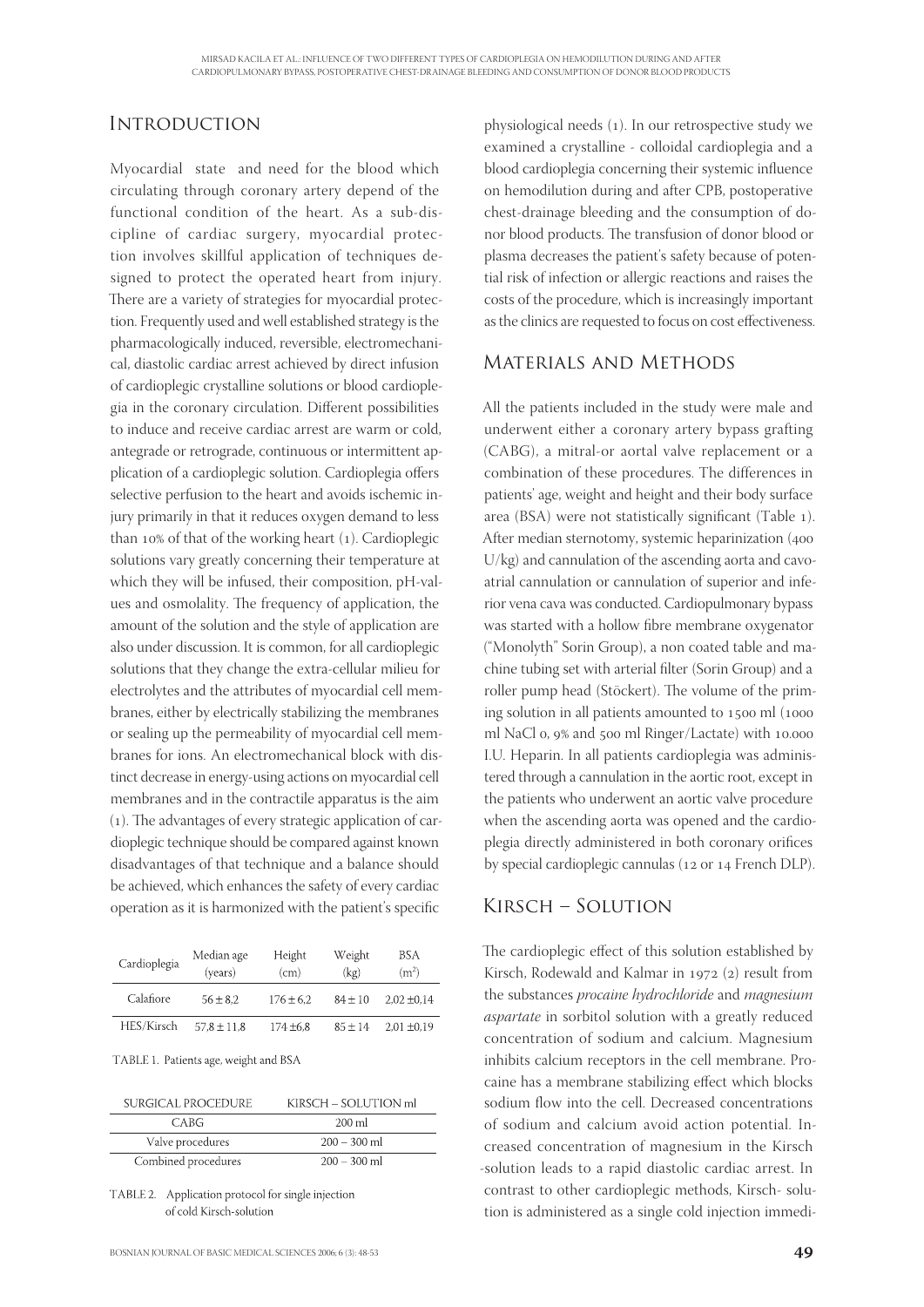ately after aortic clamping.  $100 - 200$  ml is injected in the aortic root or directly in the coronary orifices with soft manual pressure over  $10 - 20$  seconds (Table 2).

## HES – Solution (Bleese)

The cardioplegicaly active components of this so-called "Hamburger" solution are *magnesium, procaine* and a reduced sodium concentration. The solution contains glucose as a substrate. Myocardial metabolism is decreased by inhibition of membrane – ATP. In order to avoid myocardial edema, the solution contains colloidosmoticaly active hydroxyethylstarch (HES) with molecular weight of 450.000 Dalton, which maintains colloid osmotic pressure of the solution at  $33.8$  mmHg (4.5). 250 mg *prednisolone* was added into 1000 ml of HES – solution as a steroid which decreases capillary permeability and stabilizes lysosomal membrane during ischemia. Also, 20 ml sodium hydrogencarbonate was added to reach a pH-value of  $7.4$  at  $37^{\circ}$ C. Application of cold HES solution followed directly after a single injection of Kirsch – solution - as described in Table  $_3$  using roller pump pressure and volume control until myocardial temperature of approximately  $15 - 20$ °C was reached. The coronary perfusion pressure should not exceed  $30 - 40$  mmHg. The total amount of given HES – solution varied from  $400 - 1400$  ml with a mean of  $710$  ml.

# Calafiore Blood Cardioplegia

Comparing with crystalline cardioplegic solutions blood cardioplegia have serious advantages like higher

oxygen transport capacity, higher oncotic pressure, physiological rheology and an antioxidant effect. Blood cardioplegia contains oxygen radical scavengers and natural buffer substances such as proteins of histidine and imidazole - groups  $(6,7)$ . Calafiore introduced an intermittent warm blood cardioplegia where a perfuser syringe with 2 mmol/l potassium chloride is connected in line with oxygenated blood via ¼" - ¼" LL connector (8). The blood and potassium is administered using a roller pump and bubble trap following the application protocol described in Table 4. After an initial infusion, additional infusions follow respectively when a distal coronary anastomosis is finished or every  $15$  minutes  $(8)$ .

#### STATISTICAL ANALYSIS

Statistical analysis of differences within and between groups was performed with multiple analysis of variance followed by application of Student t-test. Differences were considered significant when p<0,05. All data are expressed as mean ± SD.

## **RESULTS**

Following the first dose of cardioplegia hemoglobin values were significantly lower  $(p<0,013)$  in the HES-group  $(9.36 \pm 1.09 \text{ g}/\text{d}$ ) than in the Calafiore group (9.84  $\pm$  $1,04 \text{ g}/dl$  ); (Table 5, Chart 1). Hemoglobin values  $24h$ postoperative were lower in the HES-group  $(9, 98 \pm 1, 1)$ 16 g/dl) than in the Calafiore-group  $(10, 30 \pm 0.95 \text{ g/dl}).$ (Table  $5$ , Chart 1). Also, hematocrit values  $24h$  after the surgery were lower in the HES-group ( $29,43 \pm 3,9\%$ )

|                                                                 | SURGICAL PROCEDURE | HES-SOLUTION<br><b>FIRST APPLICATION</b> |              | <b>HES- SOLUTION</b><br>FOLLOWING APPLICATIONS |
|-----------------------------------------------------------------|--------------------|------------------------------------------|--------------|------------------------------------------------|
|                                                                 | CABG               | 300 - 400 ml                             |              | $20 - 30$ ml/min<br>continuous via graft       |
| Valve procedures                                                |                    | $400 - 600$ ml                           |              | $200 - 400$ ml<br>every 20 min                 |
| Combined procedures                                             |                    | $400 - 600$ ml                           |              | $200 - 400$ ml<br>every 20 min                 |
| TABLE 3. Application protocol for multidose cold HES - solution |                    |                                          |              |                                                |
| <b>DOSE</b>                                                     | BLOOD FLOW ml/min  | K <sup>+</sup> PERFUSER ml/h             | DURATION min | K <sup>+</sup> CONCENTRATION mmol/l            |

| First  | 300 | 2ml Bolus, 150 | $18 - 20$ |
|--------|-----|----------------|-----------|
| Second | 200 | 120            | 20        |
| Third  | 200 | 90             |           |
| Fourth | 200 | 60             | 1U        |
| Fifth  | 200 | 40             | O.        |
| Sixth  | 200 | 40             | b         |

TABLE 4. Calafiore application protocol for blood cardioplegia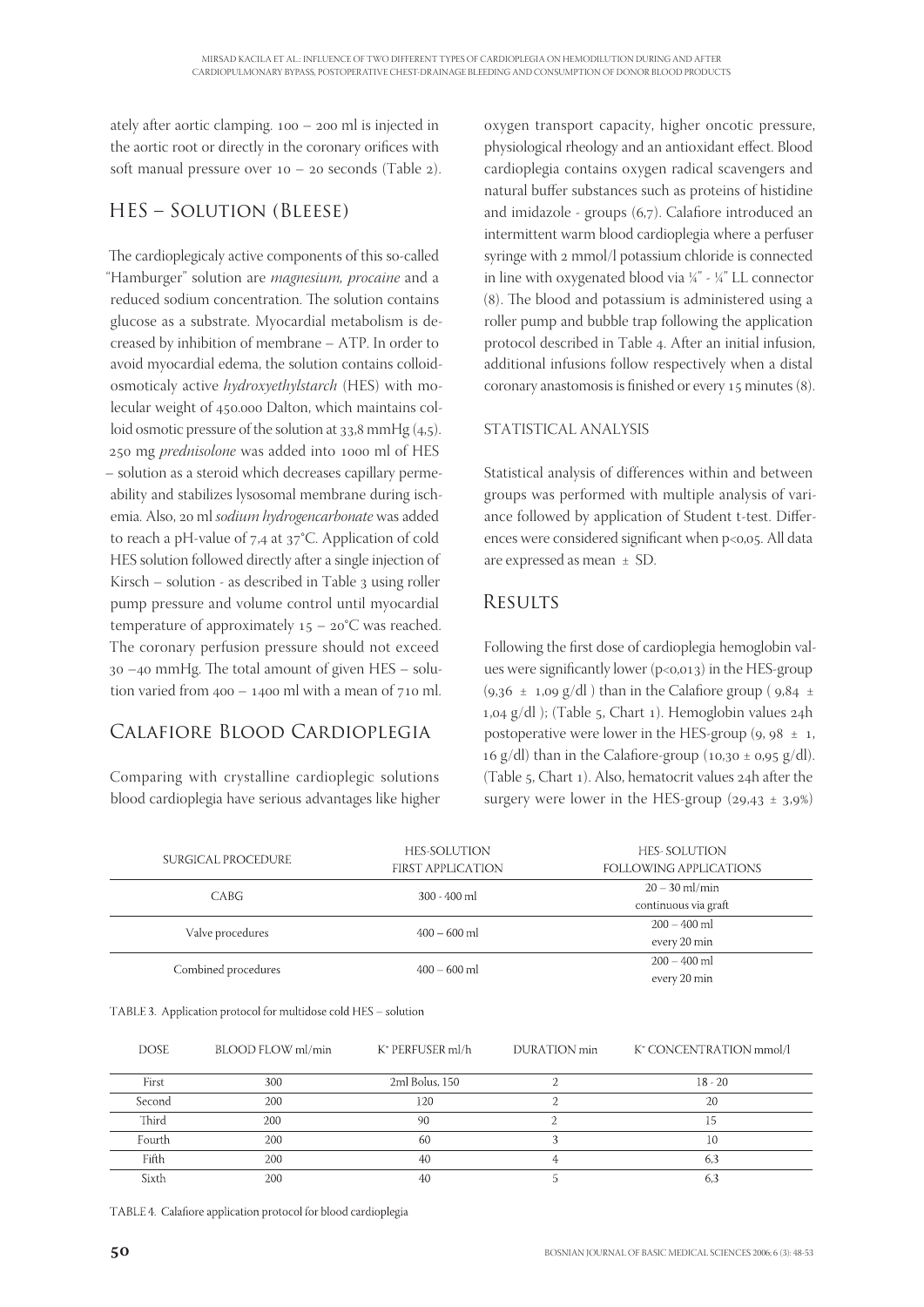#### **HEMOGLOBIN**

|              | Hb g/dl pre-bypass | Hb g/dl after $1st$ dose cardioplegia | Hb g/dl 24h postoperative |
|--------------|--------------------|---------------------------------------|---------------------------|
| Calafiore    | 2.75               | 9.84                                  | 10.3                      |
| Haes/Kirsch  | 12.69              | 9.36                                  | 9.98                      |
| significance | 0.42               | 0.01                                  | 0.07                      |

TABLE 5. Hemoglobin values pre-bypass, after the first dose of cardioplegia and 24h postoperative



#### **HEMATOKRIT**

|             | Hct pre-bypass | Hct after 1 <sup>st</sup> dose cardioplegia | Hct 24h postoperative |
|-------------|----------------|---------------------------------------------|-----------------------|
| Calafiore   | 37,Z           | 28.3                                        | 30,3                  |
| Haes/Kirsch |                | - 1                                         | 29,4                  |

TABLE 6. Hematocrit values pre-bypass, after the first cardioplegia and 24h postoperative

|              | <b>PLATELETS</b>         |                                                       |                                 |
|--------------|--------------------------|-------------------------------------------------------|---------------------------------|
|              | PLT $10^9$ /L pre-bypass | PLT $10^9$ /L after 1 <sup>st</sup> dose cardioplegia | PLT $10^9$ /L 24h postoperative |
| Calafiore    | 199.88                   | 153.32                                                | 162.59                          |
| Haes/Kirsch  | 187.96                   | 139.72                                                | 156.98                          |
| significance | 0.16                     | $_{0.07}$                                             | 0.29                            |

TABLE 7. Platelets count pre-bypass, after the first cardioplegia and 24h postoperative

than in the Calafiore-group ( $30,26 \pm 3,1\%$ ); (Table 6, Chart 2). Platelets count after first dose of cardioplegia was lower in the HES-group ( $139.72 \pm 46.3$  K/μL) than in the Calafiore-group ( $153.32 \pm 45.6$  K/ $\mu$ L); (Table , Chart ). There was no difference in chest-drainage bleeding 12h and 24h postoperative between the HES – group and the Calafiore – group  $(495.4 \pm 274.7)$ ml vs. 452,9 ± 174,9 ml and 701,5 ± 345,5 ml vs. 696,7 ±  $269,9$  ml); (Table 8, Chart 4). However, the consumption of donor erythrocyte concentrate and fresh frozen plasma was significantly higher in the HES – than in the Calafiore – group ( $324$  ml vs.  $135$  ml,  $p < 0.013$ and 196 ml vs. 107 ml; p<0, 04); (Table 9, Chart 5).

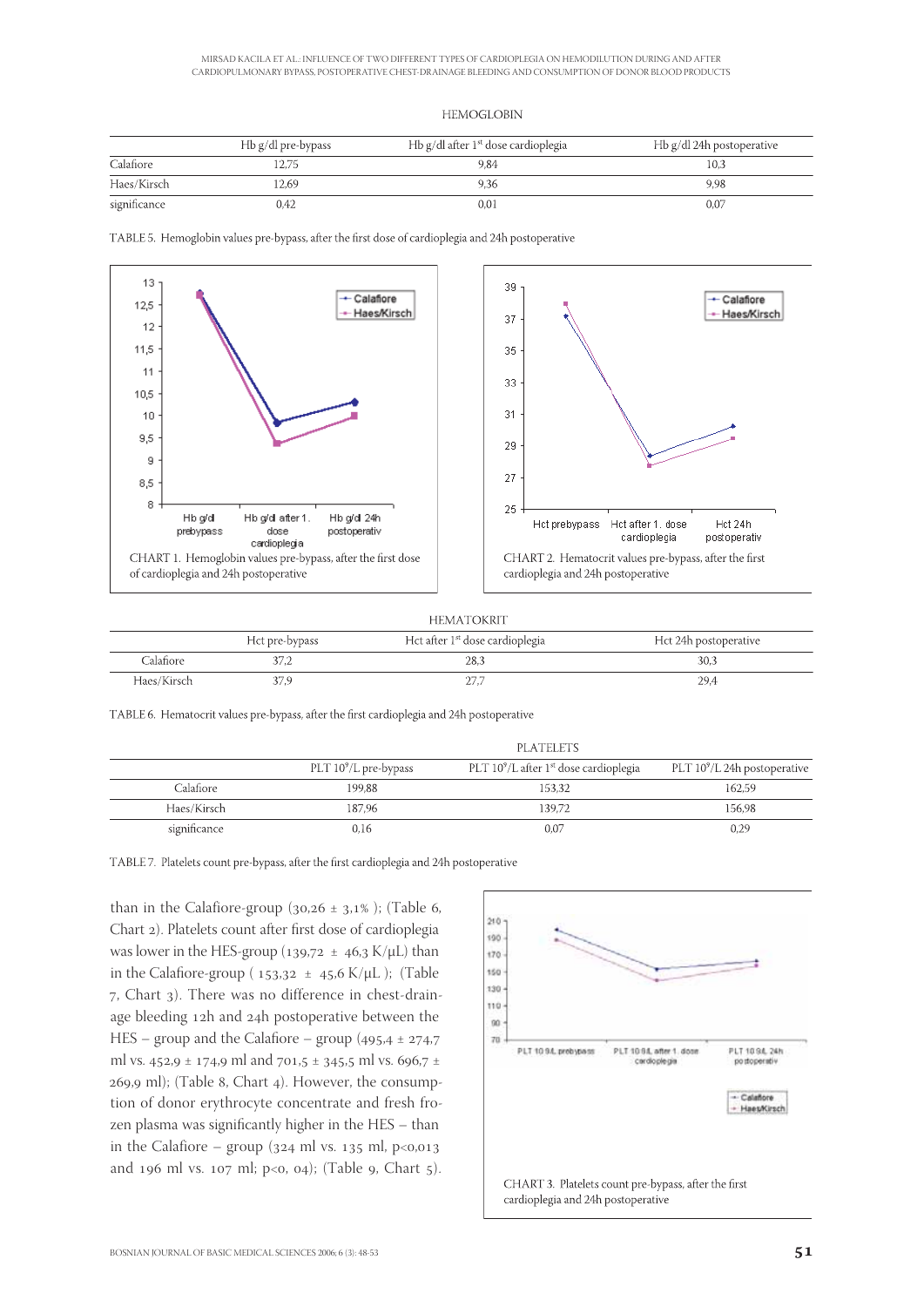MIRSAD KACILA ET AL.: INFLUENCE OF TWO DIFFERENT TYPES OF CARDIOPLEGIA ON HEMODILUTION DURING AND AFTER CARDIOPULMONARY BYPASS, POSTOPERATIVE CHEST-DRAINAGE BLEEDING AND CONSUMPTION OF DONOR BLOOD PRODUCTS

|             | Chest-drainage ml<br>output 12h<br>postoperative | Chest-drainage ml<br>output 24h<br>postoperative |
|-------------|--------------------------------------------------|--------------------------------------------------|
| Calafiore   | 453                                              | 697                                              |
| Haes/Kirsch | 159                                              | 702                                              |

TABLE 8. Chest-drainage output 12h and 24h postoperative



|             | Amount of donor<br>blood 24h<br>postoperative (ml) | Amount of donor plasma<br>24h postoperative (ml) |
|-------------|----------------------------------------------------|--------------------------------------------------|
| Calafiore   | 135                                                | 107                                              |
| Haes/Kirsch | 324                                                | 196                                              |

TABLE 9. Consumption of donor erythrocyte concentrate and fresh frozen plasma within 24h postoperative



#### Discussion

We examined two different types of cardioplegia to study the consequences of a volume invasive cardioplegia concerning hemodilution and the effects on the circulatory system during and after cardiac surgical procedures with cardiopulmonary bypass. Hemodilution affects the pharmacokinetic and pharmacodynamic properties of drugs, predominantly by changing the protein binding by dilution of all plasma proteins (9). Large amounts of colloid cardioplegia dilute circulating catecholamine (9). HES-solution is known to interfere with blood coagulation according to inhibition of thrombocyte aggregation. Although we did not notice significant difference in postoperative blood loss in our patients between the two cardioplegia forms, longer bleeding time may be a potential risk. Large molecules of the HES-solution (450.000 Dalton) increase blood viscosity and may, in hypothermia, have negative influence on microcirculation (10). Higher colloid osmotic pressure resulting from the size of molecules may decrease urine output because glomerular filtration rate developed proportional to the difference between perfusion pressure and colloid osmotic pressure (10).

#### Conclusion

The use of colloidal or blood cardioplegia does not influence the postoperative chest-drainage bleeding. The results show that high molecular colloidal cardioplegia with HES-solution is associated with greater hemodilution during CPB which remains almost 24h postoperative. Consequence is a significantly increased consumption of donor blood and plasma products intra- and postoperative. Blood cardioplegia may have advantages in this sense. Toreiterate , the goal of the operation is not to deliver cardioplegia, but to treat the patient as well as possible.